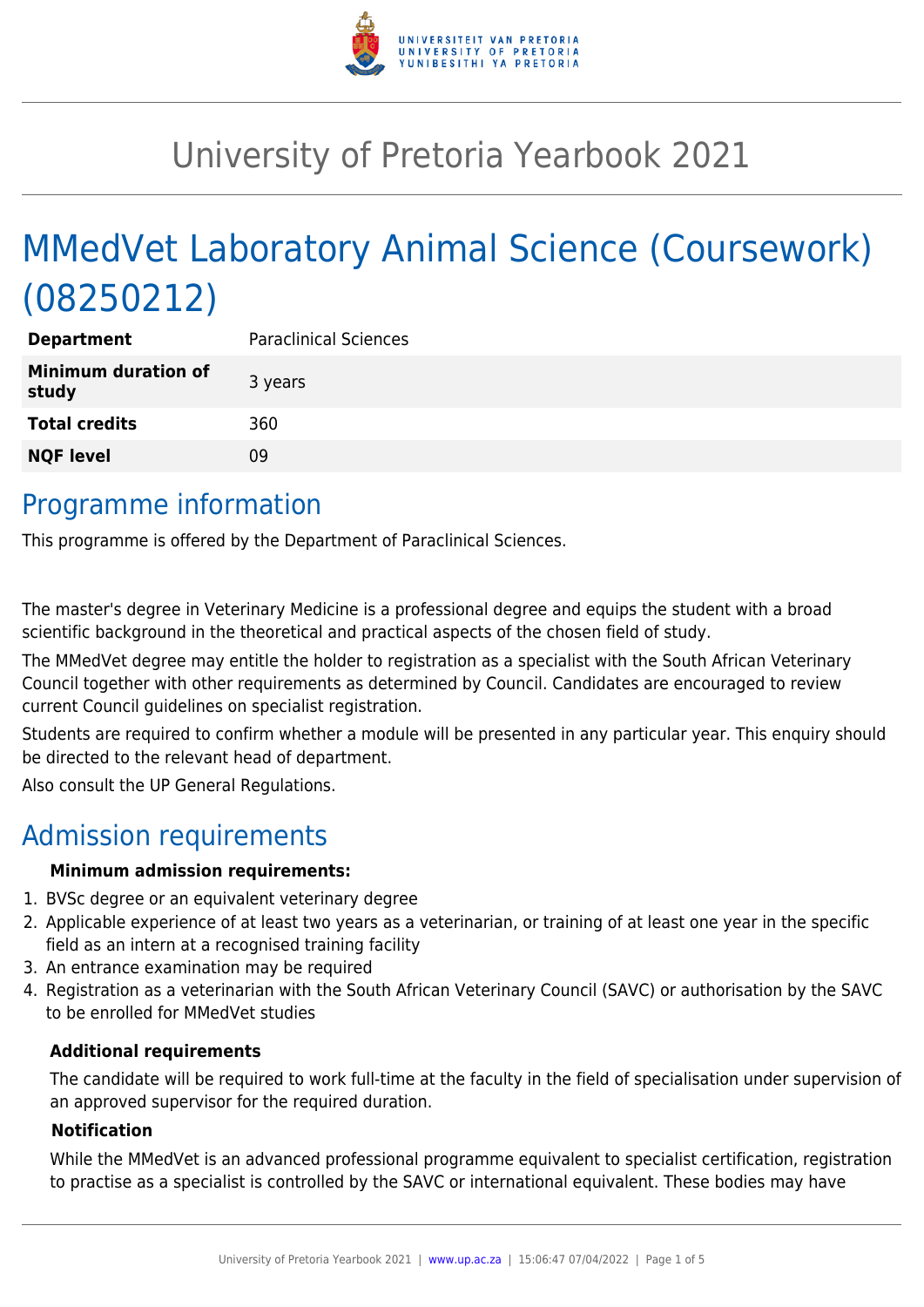

additional requirements for registration that are not university requirements. Please check their requirements as well.

# Examinations and pass requirements

Also consult the applicable General Regulations.

#### **Conferment of the degree**

The MMedVet is conferred by virtue of completion of a minimum of 90 weeks of clinical training, examination in the specialist module, and a mini-dissertation

#### **Examinations**

The examination(s) in the specialist field of study may only be taken on completion of the minimum clinical training.

The nature and duration of the specialist module's examination(s), which will test fully the theoretical knowledge as well as the practical skills of the student, is determined by the head of department in which the chosen field of study is offered.

A minimum examination mark of 50% is required in each of the theoretical and practical and oral sections of the specialist module.

Students who intend applying for membership of a specialist college abroad later on, should bear in mind that many of these colleges require a minimum examination mark and a final mark of at least 60% for admission.

### Research information

#### **Mini-dissertation**

#### (Also consult the General Regulations)

A student must submit a mini-dissertation, which deals with the particular field of specialization. A mini-dissertation is based on a research project or related research projects (which need not be original), planned and written down by the student within the theme of the chosen specialization. (Assistance with statistical processing, applied specialised procedures, etc. is allowed, but must be acknowledged.) The student may use appropriate research done previously, to add to the writing of the mini-dissertation. Earlier, related publications by the student may be bound with the mini-dissertation, but may not substitute the complete text of the mini-dissertation. Publications that are submitted, must be rounded off by means of an extensive introduction, materials, and information concerning methods and a discussion of the results. The minidissertation will be evaluated by two examiners, who may not necessarily attend the final examination. The average of the separate marks awarded by the two examiners, constitutes the final mark for the minidissertation. The minimum pass mark is 50%. A student who has failed may be permitted by the Dean, on the recommendation of the relevant head of department, to submit an amended mini-dissertation for final adjudication.

### Pass with distinction

In order to obtain the degree with distinction, a minimum final mark of 75% is required for the field of specialisation and the mini-dissertation.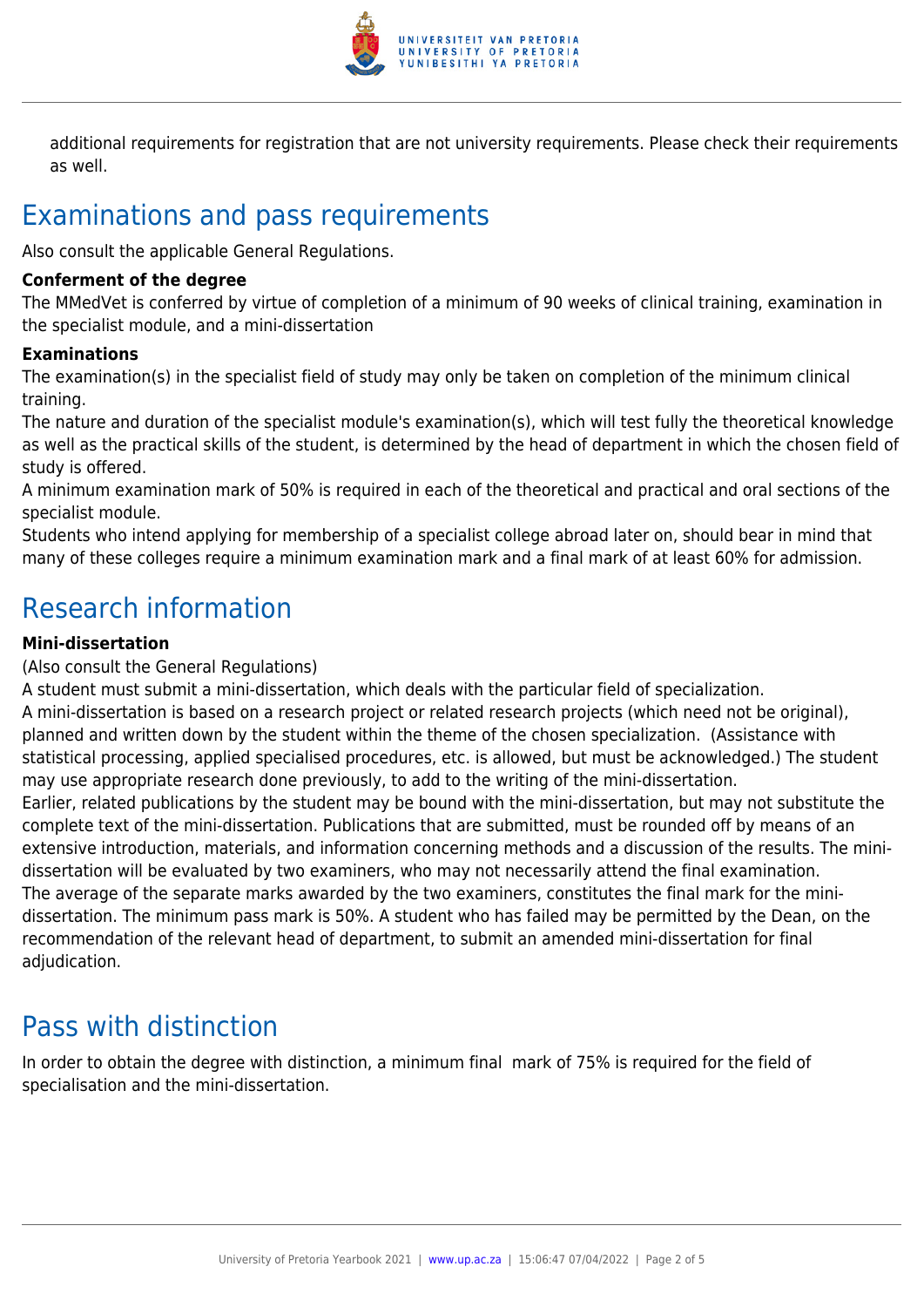

## Curriculum: Year 1

**Minimum credits: 360**

### **Fundamental modules**

#### **Laboratory animal science 800 (PFK 800)**

| <b>Module credits</b>         | 270.00                         |
|-------------------------------|--------------------------------|
| <b>NQF Level</b>              | 09                             |
| <b>Prerequisites</b>          | No prerequisites.              |
| <b>Language of tuition</b>    | Module is presented in English |
| <b>Department</b>             | <b>Paraclinical Sciences</b>   |
| <b>Period of presentation</b> | Year                           |
|                               |                                |

#### **Module content**

An advanced module in the role of the veterinarian in laboratory animal medicine and practical aspects relating to the promotion of a productive scientific effort in the biomedical sciences.

#### **Mini-dissertation: Laboratory animal science 890 (PFK 890)**

| <b>Module credits</b>         | 90.00                          |
|-------------------------------|--------------------------------|
| <b>NQF Level</b>              | 09                             |
| <b>Prerequisites</b>          | <b>VRM 813</b>                 |
| <b>Language of tuition</b>    | Module is presented in English |
| <b>Department</b>             | <b>Paraclinical Sciences</b>   |
| <b>Period of presentation</b> | Year                           |

#### **Research methodology 813 (VRM 813)**

| <b>Module credits</b>         | 0.00                                |
|-------------------------------|-------------------------------------|
| <b>NQF Level</b>              | 09                                  |
| Language of tuition           | Module is presented in English      |
| <b>Department</b>             | <b>Veterinary Tropical Diseases</b> |
| <b>Period of presentation</b> | Semester 1 and Semester 2           |

#### **Module content**

A web-based introductory module in research methodology that includes planning and undertaking a research project or clinical trial, collecting and analysing data, scientific writing, and enabling preparation and presenting of a research protocol.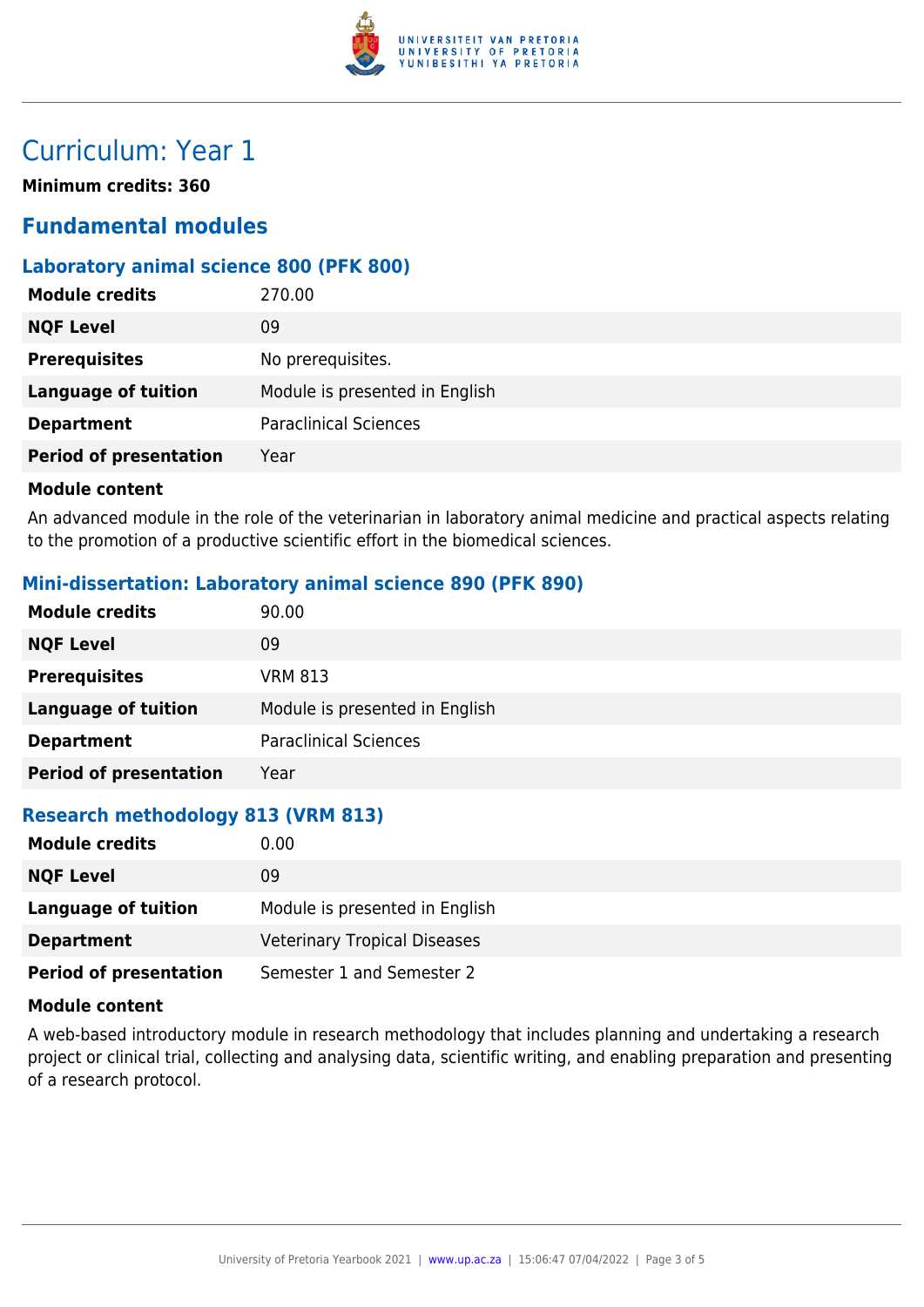

## Curriculum: Year 2

**Minimum credits: 360**

### **Core modules**

#### **Laboratory animal science 800 (PFK 800)**

| <b>NQF Level</b><br>09<br><b>Prerequisites</b><br>No prerequisites.<br>Module is presented in English<br><b>Language of tuition</b><br><b>Paraclinical Sciences</b><br><b>Department</b><br><b>Period of presentation</b><br>Year | <b>Module credits</b> | 270.00 |
|-----------------------------------------------------------------------------------------------------------------------------------------------------------------------------------------------------------------------------------|-----------------------|--------|
|                                                                                                                                                                                                                                   |                       |        |
|                                                                                                                                                                                                                                   |                       |        |
|                                                                                                                                                                                                                                   |                       |        |
|                                                                                                                                                                                                                                   |                       |        |
|                                                                                                                                                                                                                                   |                       |        |

#### **Module content**

An advanced module in the role of the veterinarian in laboratory animal medicine and practical aspects relating to the promotion of a productive scientific effort in the biomedical sciences.

#### **Mini-dissertation: Laboratory animal science 890 (PFK 890)**

| <b>Module credits</b>         | 90.00                          |
|-------------------------------|--------------------------------|
| <b>NQF Level</b>              | 09                             |
| <b>Prerequisites</b>          | <b>VRM 813</b>                 |
| Language of tuition           | Module is presented in English |
| <b>Department</b>             | <b>Paraclinical Sciences</b>   |
| <b>Period of presentation</b> | Year                           |